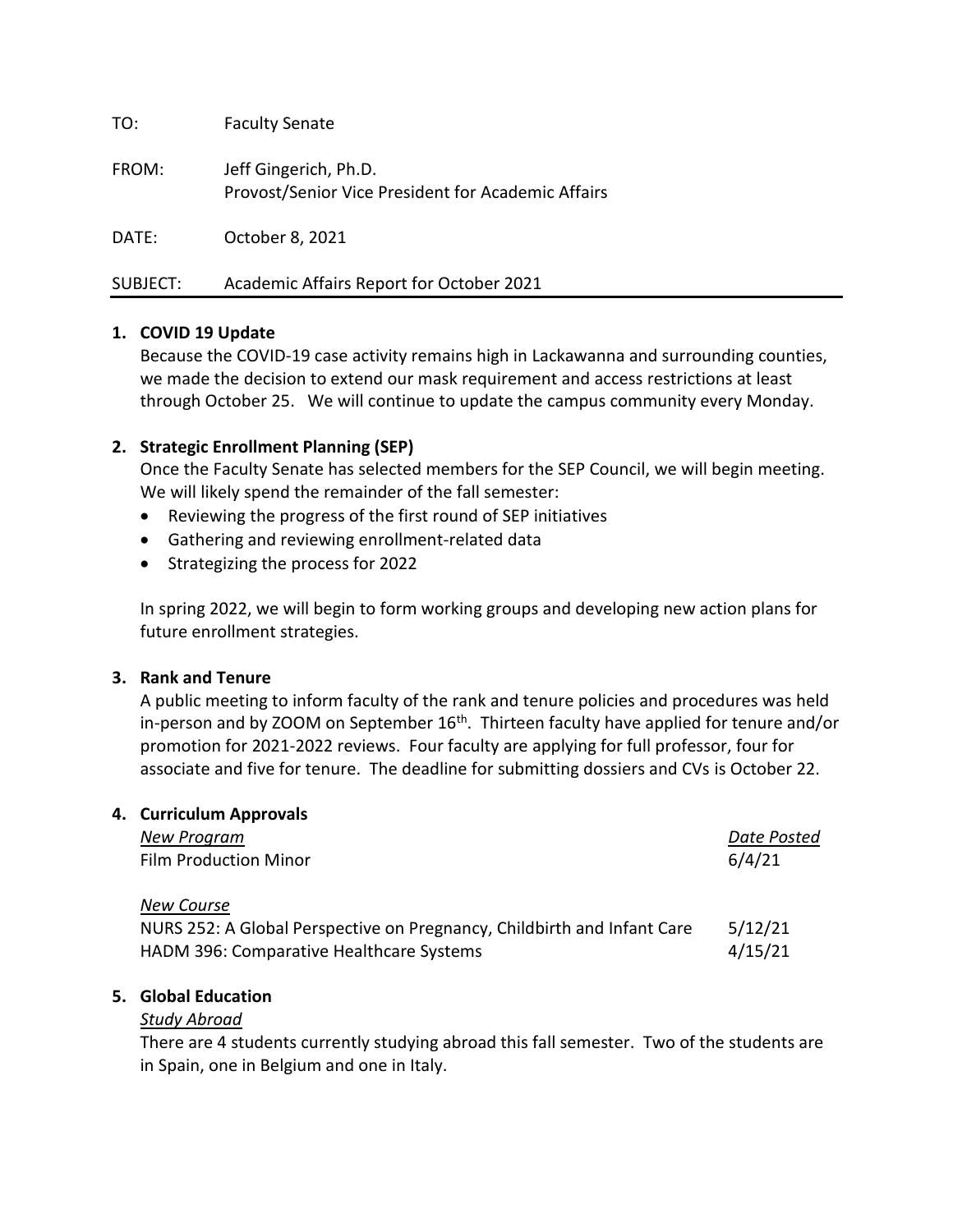The annual study abroad fair was held on September 14, 15, and 16<sup>th</sup>. We hosted in-person tables at the DeNaples Center to highlight faculty-led study abroad programs and virtual events on zoom were held with our overseas partners.

| <b>Country</b>       | <b>Graduate</b> |              |                | <b>Undergraduate</b> |              |                   | <b>Grand Total</b> |
|----------------------|-----------------|--------------|----------------|----------------------|--------------|-------------------|--------------------|
|                      | Male            | Female       | <b>Total</b>   | <b>Male</b>          | Female       | <b>Total</b>      |                    |
| <b>Bangladesh</b>    | $\mathbf{1}$    | $\mathbf{1}$ | $\overline{2}$ |                      |              |                   | $\overline{2}$     |
| <b>Burundi</b>       |                 | $\mathbf{1}$ | $\mathbf{1}$   |                      |              |                   | $\overline{1}$     |
| <b>Cayman Island</b> |                 |              |                | $\mathbf{1}$         |              | $\mathbf{1}$      | $\mathbf{1}$       |
| China (PRC)          | $\mathbf{1}$    |              | $\mathbf{1}$   | $\overline{2}$       | $\mathbf{1}$ | 3                 | 4                  |
| Colombia             |                 |              |                |                      | 1(FV)        | $1$ (EV)          | 1(FV)              |
| <b>DR Congo</b>      | $\mathbf{1}$    |              | $\mathbf 1$    |                      |              |                   | $\mathbf 1$        |
| Egypt                |                 | $\mathbf{1}$ | $\mathbf{1}$   |                      |              |                   | $\mathbf{1}$       |
| Ethiopia             |                 | $\mathbf{1}$ | $\mathbf{1}$   |                      |              |                   | $\mathbf{1}$       |
| Ghana                |                 | $\mathbf{1}$ | $\mathbf{1}$   |                      |              |                   | $\mathbf{1}$       |
| India                | 8               | 13           | 21             |                      |              |                   | 21                 |
| <b>Ireland</b>       |                 |              |                | $\mathbf 1$          | 1(FV)        | $2(1 \text{ EV})$ | $2(1 \text{ EV})$  |
| Italy                | $\mathbf{1}$    |              | $\mathbf{1}$   |                      |              |                   | $\mathbf 1$        |
| Jordan               | $\mathbf{1}$    |              | $\mathbf 1$    |                      |              |                   | $\mathbf{1}$       |
| <b>Malawi</b>        |                 | $\mathbf{1}$ | $\mathbf{1}$   |                      |              |                   | $\mathbf{1}$       |
| <b>Nepal</b>         |                 |              |                | $\mathbf{1}$         |              | $\mathbf 1$       | $\mathbf{1}$       |
| <b>Nigeria</b>       | $\mathbf{1}$    | $\mathbf{1}$ | $\overline{2}$ |                      |              |                   | $\overline{2}$     |
| Pakistan             | $\mathbf{1}$    | $\mathbf{1}$ | $\overline{2}$ | $\mathbf{1}$         |              | $\mathbf{1}$      | 3                  |
| Philippines          |                 |              |                |                      | $\mathbf{1}$ | $\mathbf{1}$      | $\mathbf{1}$       |
| <b>Russia</b>        | $\mathbf{1}$    |              | $\mathbf{1}$   |                      |              |                   | $\mathbf{1}$       |
| Saudi Arabia         | 21              | 5            | 26             | $\overline{2}$       |              | $\overline{2}$    | 28                 |
| South Korea          |                 |              |                |                      | 1(FV)        | $1$ (EV)          | 1(FV)              |
| <b>Taiwan</b>        |                 |              |                |                      | $2$ (EV)     | $2$ (EV)          | $2$ (EV)           |
| Vietnam              |                 |              |                | $\mathbf{1}$         |              | $\mathbf{1}$      | $\overline{1}$     |
| <b>Total</b>         | 37              | 26           | 63             | 9                    | 7(5 FV)      | 16 (5 EV)         | 79 (5 EV)          |

#### *International Student Enrollment*

#### **Notes:**

- 1. EV=Exchange students pursuing a full-time, non-degree seeking program
- 2. International students are defined here as students taking on campus, full-time, credit bearing courses under a F1 or J1 Student Visa
- 3. 27 new international students fall 2021. New countries represented are Ethiopia and Cayman Islands